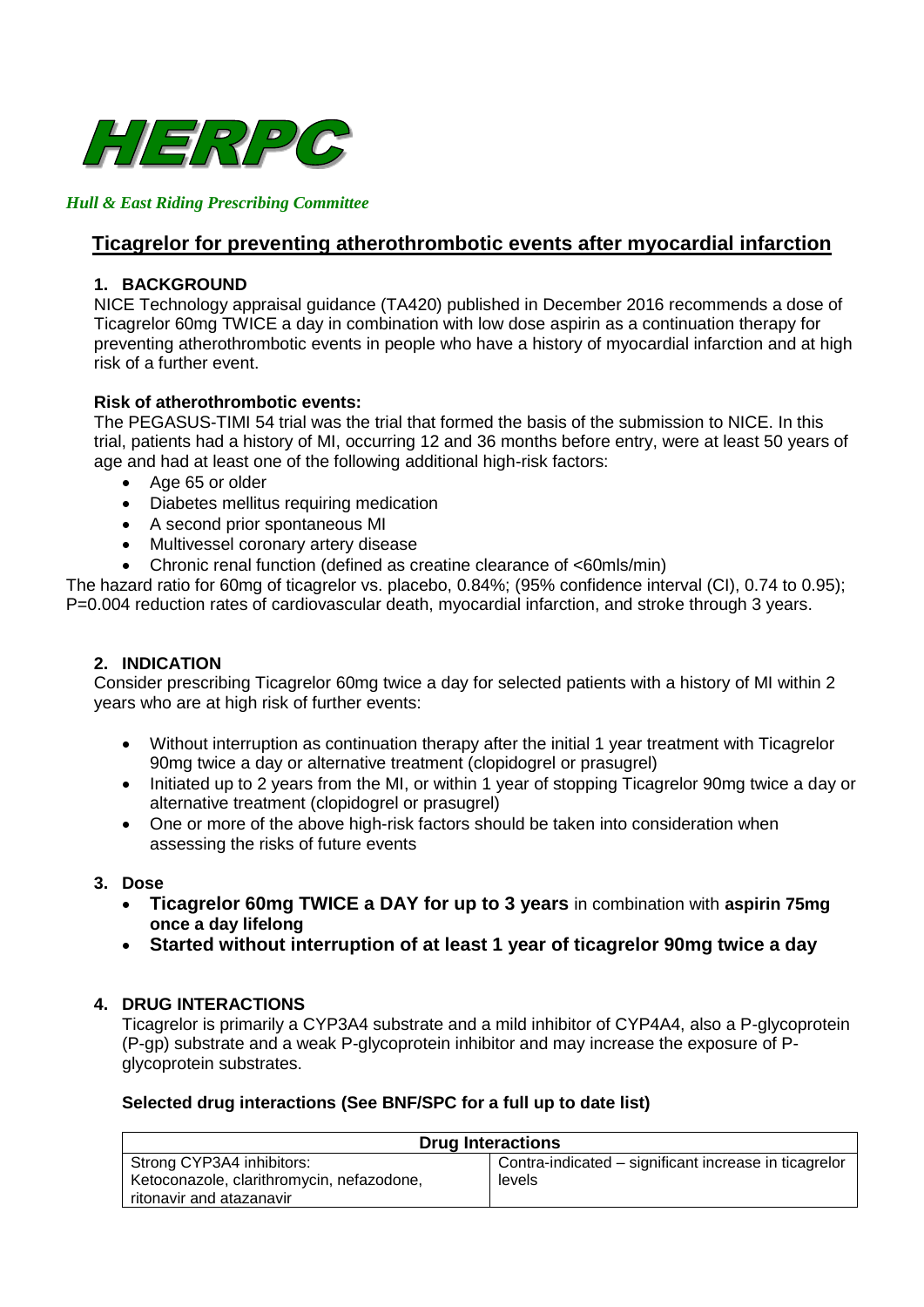| Moderate CYP3A4 inhibitors:                      | Caution – increase or possible increase in           |
|--------------------------------------------------|------------------------------------------------------|
| Erythromycin, fluconazole, diltiazem             | ticagrelor levels                                    |
| NSAID's and SSRI's (paroxetine, sertraline,      | Caution - may increase the risk of bleeding          |
| citalopram)                                      |                                                      |
| CYP3A inducers:                                  | Discourage – may lead to a decrease in exposure      |
| Rifampicin, phenytoin, carbamazepine and         | and efficacy of ticagrelor                           |
| phenobarbital                                    |                                                      |
| P-glycoprotein and CYP3A inhibitors:             | Caution - may increase ticagrelor exposure           |
| Cyclosporin, verapamil and quinidine             |                                                      |
| P-glycoprotein substrates:                       | Digoxin levels maybe increased - monitor plasma      |
| <b>Digoxin</b>                                   | digoxin levels advised                               |
| CYP3A4 substrates with narrow therapeutic index: | Not recommended – ticagrelor may increase the        |
| i.e. ergot alkaloids                             | levels of ergot alkaloids                            |
| Drugs metabolised by CYP3A4:                     | Greater than 40mg is not recommended                 |
| Simvastatin                                      |                                                      |
| Warfarin and new oral anticoagulant agents       | Co-prescribing with ticagrelor increases the risk of |
|                                                  | bleeding - use with caution or avoid                 |

#### **5. CONTRAINDICATIONS AND CAUTIONS Contra-indications**

Ticagrelor is contra-indicated in the following situations:

- Active pathological bleeding
- History of intracranial haemorrhage
- Severe hepatic impairment
- Co-administration of ticagrelor with strong CYP3A4 inhibitors (e.g., ketoconazole, clarithromycin, nefazodone, ritonavir, and atazanavir), as co-administration may lead to a substantial increase in exposure to ticagrelor.
- Hypersensitivity to the active substance or to any of the excipients

## **Cautions**

Ticagrelor should be used with caution in the following patient groups: -

- Increased risk of bleeding
- Patients with a tendency to bleed (e.g. due to trauma, recent surgery, coagulation disorders, active or recent GI bleeding)
- Patients on concomitant administration of medications that may increase the risk of bleeding (e.g. non-steroidal anti-inflammatory drugs (NSAIDs), oral anticoagulants and/or fibrinolytics)within 24 hours of ticagrelor dosing
- Antifibrinolytic therapy (tranexamic acid) and/or recombinant factor VIIa therapy may increase haemostasis. Ticagrelor may be resumed after the cause of bleeding has been identified and controlled.
- Elective surgery discontinue ticagrelor 5 days prior to surgery
- Prior ischaemic stroke in PEGASUS patients with a history of MI with prior ischaemic stroke were not include in the trial, treatment is not recommended with ticagrelor 60mg in this patient group
- Patients at risk of bradycardia
- Asthma/COPD: If a patient, particularly those with pre-existing asthma/COPD reports new, prolonged or worsened dyspnoea this should be investigated fully and if not tolerated, treatment with ticagrelor should be stopped and replaced with an alternative agent (clopidogrel, prasugrel).
- Renal impairment: Creatinine levels may increase during treatment with ticagrelor. Renal function should be checked at baseline, after one month and then as clinically indicated, paying special attention to patients 75 years, patients with moderate/severe renal impairment and those receiving concomitant treatment with an angiotensin receptor blocker (ARB).
- Ticagrelor may increase the risk of hyperuricaemia. Caution is advised in patients with history of hyperuricaemia or gouty arthritis. Ticagrelor is not recommended in patients with uric acid nephropathy.
- Co-administration of ticagrelor with high maintenance dose aspirin >300mg is not recommended